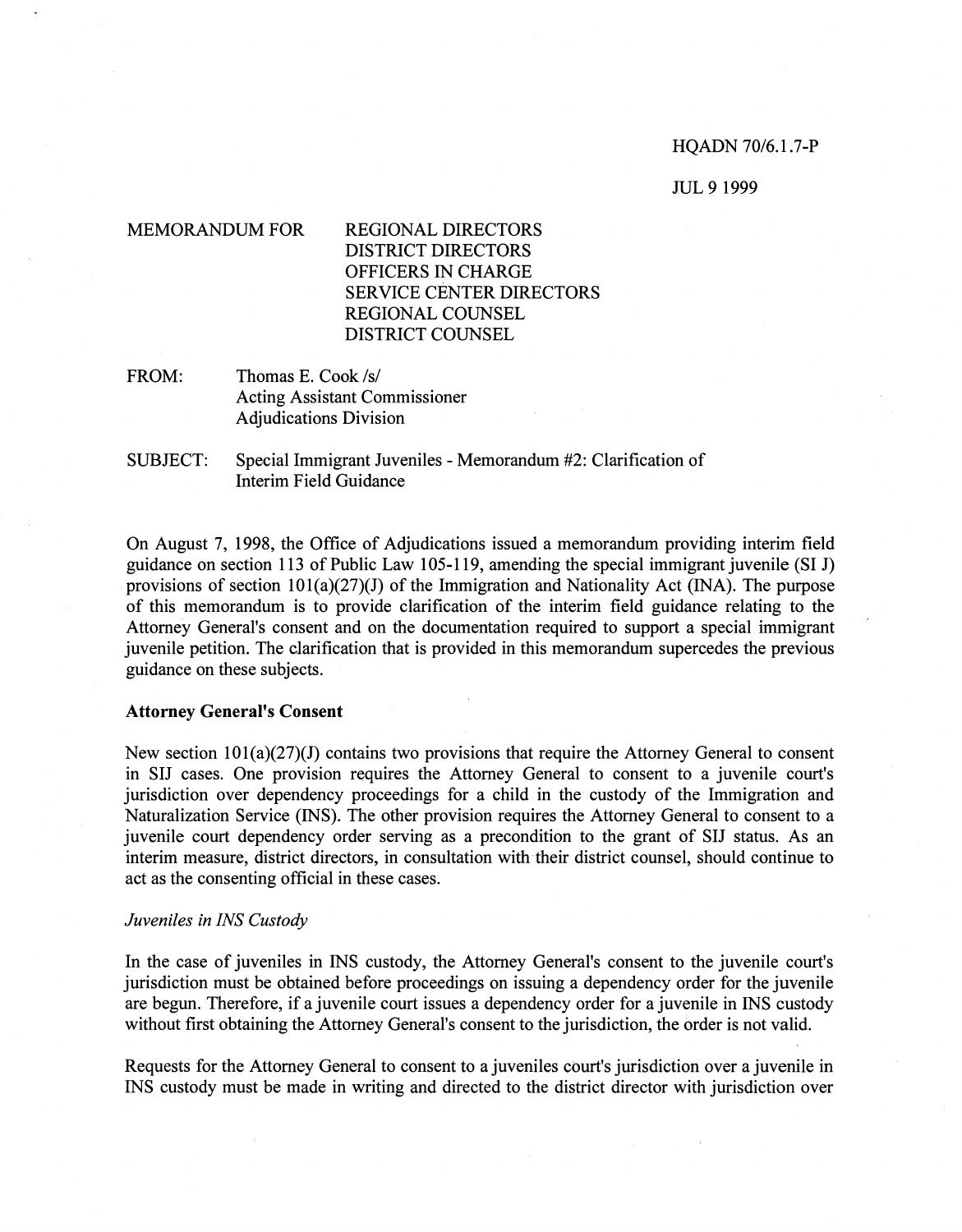the juvenile's place of residence. The district director, in consultation with the district counsel, should consent to the juvenile court's jurisdiction if: 1) it appears that the juvenile would be eligible for SIJ status if a dependency order is issued; and  $\overrightarrow{2}$ ) in the judgement of the district director, the dependency proceeding would be in the best interest o f the juvenile.

# *Juveniles not in INS Custody*

In the case of juveniles not in INS custody, the Attorney General's consent to the dependency order must be obtained as a precondition to the grant of SIJ status. Juvenile courts do not need the Attorney General's consent to take jurisdiction to issue dependency orders for these juveniles. Therefore, in the case of juveniles not in INS custody, INS officials should not become involved in juvenile court proceedings in order to consent to dependency orders. Rather, the Attorney General's consent to the dependency order should be reflected in a grant or denial of the petition for SIJ status.

A dependency order issued for a juvenile not in INS custody may serve as a precondition to a grant of SIJ status only if two elements are established. First, a juvenile court must have deemed the juvenile eligible for long-term foster care due to abuse neglect and abandonment. Second, it must have been determined in administrative or judicial proceedings that it would not be in the juvenile's best interest to be returned to the juvenile's or parent's previous country of nationality or country of last habitual residence. If both elements are established, consent to the order serving as a precondition must be granted. If either element is not established, consent must be refused.

If a dependency order or other supporting documentation submitted with an SIJ petition establish the above-mentioned elements for consent, the district director must consent to the order. After the consent is granted, the office should proceed to determine if the juvenile is otherwise eligible for SIJ status. While the record of the proceeding must reflect that the consent elements were established and that consent was granted, a separate notice of consent need not be issued to the petitioner. If SIJ status is ultimately granted, the Attorney General's consent may be implied from the grant. If SIJ status is ultimately denied for other eligibility reasons, the notice of denial should note that consent was granted in addition to the grounds for denial.

If a dependency order or other supporting documentation submitted with an SIJ petition do not establish the consent elements, the district director must refuse to consent to the order and eligibility for SIJ status need not be considered. A notice of denial stating that SIJ status is denied because the Attorney General's consent to the dependency order is a precondition to the grant of status and that the petition failed to establish the requirements for consent must be issued.

#### **Supporting Documentation for SIJ Petitions**

SIJ petitions should be filed with INS supported by a juvenile court dependency order. Additional documentation submitted with the petition should include: